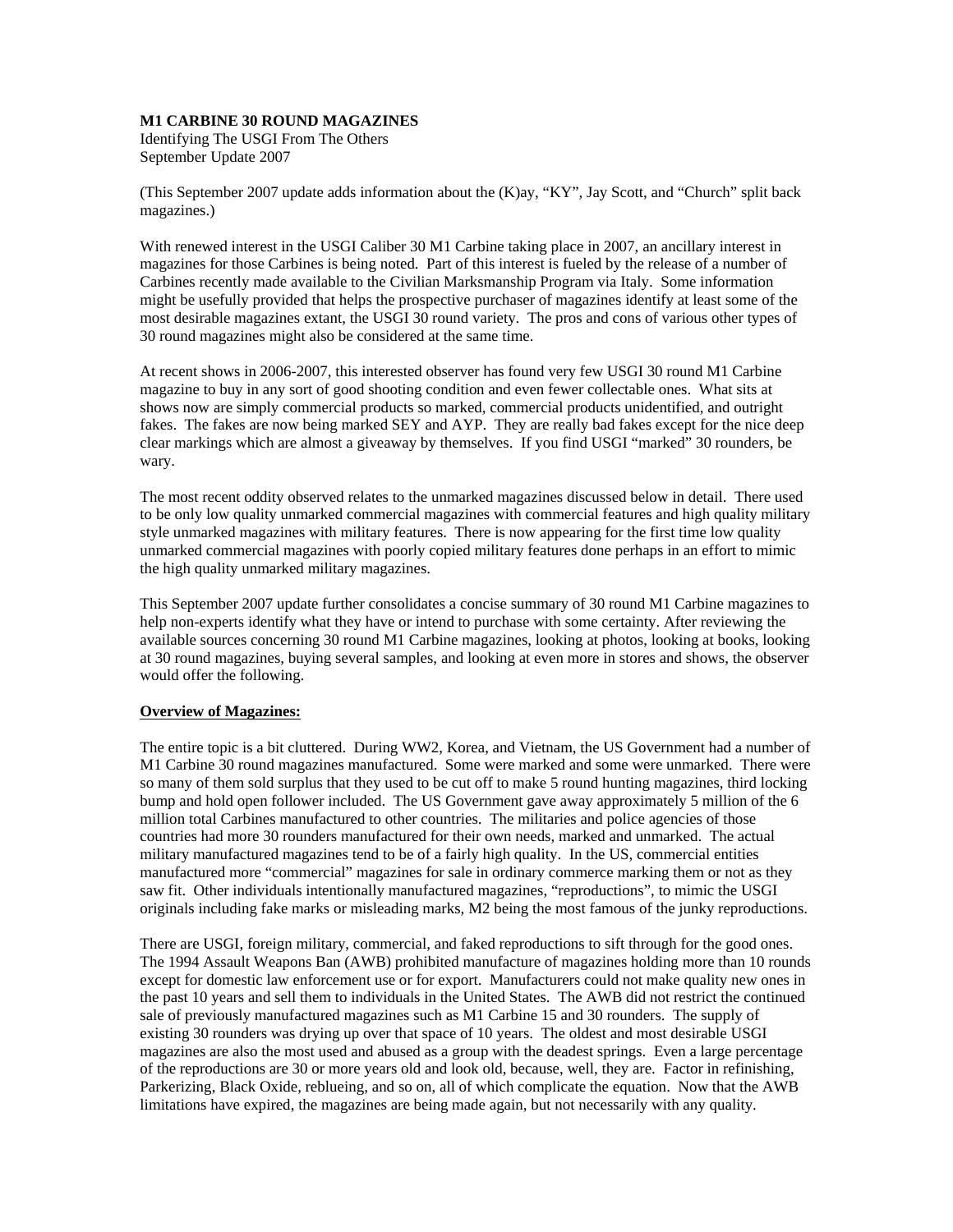All USGI magazines were originally blued. All of the AYP magazines, manufactured by FN for Belgium and Holland, were also originally blued. These are the most common high quality magazines available. Any other finish is to cover damage from rust and wear.

GI is not USGI. Where magazines are advertised as GI, the first question to ask is whose military and with what proof of what country on what continent? If they are USGI supposedly, there are fewer variations. Whatever isn't USGI, is something else. If the purchaser wants USGI, the else doesn't matter except to exclude it. With few exceptions, the something else is not as desirable due to poor quality and construction unless the purchaser can see and handle a foreign military magazine for its feel, appearance, or otherwise identify it. Pictures and descriptions are not a substitute for actually handling the magazine in person.

The USGI and military magazines feel solid, heavy, and look well made. The commercial and reproduction magazines vary in quality, but usually seem tinny, light, and look poorly made. Poor welds, poor folds, poor fit-to-gether, poor finish, and torn corners where the metal is folded are common.

USGI magazines have the metal edges de-burred. The drainage holes are de-burred. This metal finishing is a contract requirement. Commercial magazines and fakes usually are not de-burred and the drainage holes are simply a sharp feathered edge inside and out from the stamping process.

All USGI 30 round magazines have a follower that holds the bolt open when the cartridges are exhausted. One quick tip off is that many of the US made commercial and fake reproduction magazines have surplus 15 round followers installed without any hold open feature. There are variations of the hold open 30 round followers seen and reported. Each has a flat cut bolt hold open feature on the rear face. One type has a distinct step down on the ridge about 1/4 to an 1/8 inch from the rear face. Another has a very small step down on the right side of the ridge about 1/16th inch from the rear face. Others carry the round profile full length to the rear face and are de-burred nicely if USGI.

One major source of unmarked, but high quality, magazines that are identical to USGI magazines are those made for South American countries during the 1970's and 1980's. The US government financed and arranged for the sale of magazines to these countries which were commercially purchased as "foreign military sales" in the DOD system of "giving" to foreign countries. Some of these magazines were presumably from USGI manufacturers who had just ceased USGI Vietnam era production of marked magazines. These are believed to be the source of the USGI design and high quality, but unmarked, magazines that were re-imported years ago and sold. This entire subclass of magazine generates some skepticism as no one is actually sure of their origin. What is clear, however, is their duplication of distinctive USGI features and high quality.

In sorting unmarked magazines, there are now three classes of 30 rounders.

One unmarked magazine type is the "commercial" poor quality ones which are tinny, not formed well or evenly, leave gaps and odd angles in the folds, and the flaps, while welded, just don't look quite like they fit. They have no roll crimp, have the straight cut back, and a rectangular bolster. In fairness, some of these magazines work well and most can be adjusted to function properly. These often have the stamping feathers and burrs still on them and feel sharp and "cutty" at the metal edges. These unmarked magazines are similar to the USA and M2 marked magazines in appearance.

The second type of unmarked magazine, is a side by side perfect copy of the USGI magazines, especially the J and J marked ones. They will have a roll crimp, tapered back, and an angled bolster. Side by side, they are perfectly matched to the 1960's and 1970's magazines that the US was supplying to Vietnam and other countries to whom the USA had given Carbines. There was a USGI contractor at this time making USGI magazines. The same contractor was, logically, manufacturing unmarked magazines with the same machinery to facilitate foreign military sales contracts paid for by US DOD money. The result is USGI quality without a clear provenance. A well known manufacturer of magazines, Okay, says they never made any unmarked magazines and always used the circled oval "Okay" logo on their products. This type of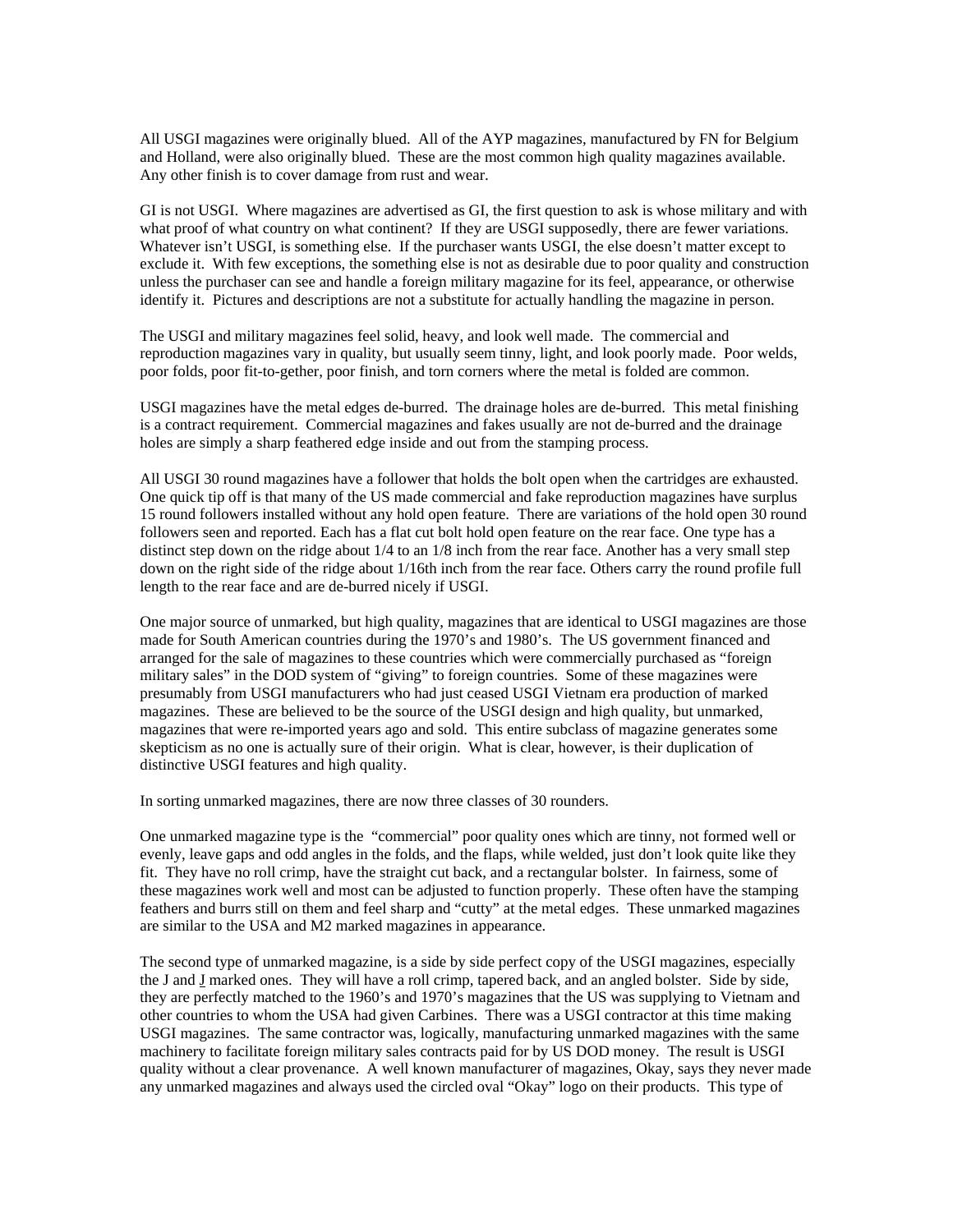magazine has nicely finished metal edges that have been de-burred and de-feathered and do not feel as though they would cut you.

The third type observed in February 2007 for the first time, amounts to a poorly executed copy or fake of this second type of unmarked magazine. These copy cat magazines are made of a heavy stamping and feel like USGI ones. The back has an angled bolster, but poorly executed and only hour glass indented about half the way. There is a crimp in the front roll. The drain holes are not de-burred at all and quite sharp inside and outside the stamped holes. They have an angled bolster. The square edge of the hold open follower is not rolled or finished at all. These newly observed magazines feel good by weight on first impression, but when looked at closely, are poorly executed like the first type of unmarked magazines described just above. The largest problem with use will be that the locking bumps are placed too high which means the magazine will be held in the magazine well too low to properly position the top round in front of the bolt. The bumps are sufficiently misplaced that the difference is visible in a side by side comparison with a properly made USGI magazine. The finish is neither a clean bluing nor a Parkerizing, but some other finish that is matte or dull looking when just unwrapped out of large squares of brown waxed type paper packing. It would seem as though some of the features of genuine USGI magazines are being incorporated into this rendition, however poorly executed.

As a reference point, a properly made USGI magazine will measure on a micrometer from the bottom of the locking bumps to the top of the feed lips at the rear of the magazine a minimum of 1.50" or slightly more. If less than 1.50", feed problems become prevalent.

## **Terminology:**

Hardback- Original USGI one piece formed steel without cuts and welds on the back corners with reinforcing grooves running the length of the sides of the magazines. Distinctively heavy and solid feeling.

Split back- Original USGI one piece flat steel punched out and then formed so that the back makes a wing onto each side where the metal is welded together. The process forms a gap at the center sides of the banana back. They are not two pieces welded together, but all in one piece stamped, cut, and welded.

Bolster- At the bottom of each side of the magazine is a stamped projection that holds the floor plate so it does not get pushed out by the spring. Some are stamped so there is an angle  $\lceil \frac{1}{2} \rceil$  at the rear end of the bolster which forces the floor plate to the correct location flush with the bottom of the tube. Others are stamped so there is a rectangle [\_\_\_\_\_] formed. They are clearly different when looked at from the side. Various magazines from the four potential sources used an angle bolster or a rectangle bolster as they saw fit.

Front top roll crimp- Under where the cartridges exit the magazine on the way to the feed ramp is a  $($ ) shaped cutout. Under the cutout is a folded roll of sheet metal that joins the left and right sides of the magazine vertically. On USGI magazines, half way down that folded roll, there is a one-forth inch crimp that holds the roll together. Most non-USGI magazines lack this front top roll crimp. It is easy to start sorting with this feature. All USGI split backs have a crimp on the front top roll as an additional feature to hold the roll together.

Center banana back shape- With the split back magazines, the stamping, bending, and welding leaves an opening half way down the back of the magazine on each side. Depending on the shape of the metal left below the solid uncut upper portion, two shapes of the back are observed. The USGI shape leaves metal that is narrow at the top and widens as it goes to roll around the sides. It looks like half of an hourglass. The USGI shape leaves a slot between the back and the sides. The slot is wide at the top and closes where the metal rolls to the sides. The commercial and reproductions use a square cut that is even, up and down. The commercial and reproduction shape leaves a slot between the back and the sides that is uniform and more open. If the two are compared side by side, the differences are apparent. The caveat is the recent observation of unmarked magazines copying this feature, but only partially hour glassed. They are not straight sided and are not fully indented, but hour glass in about half way. The difference is obvious if compared to a genuine USGI magazine.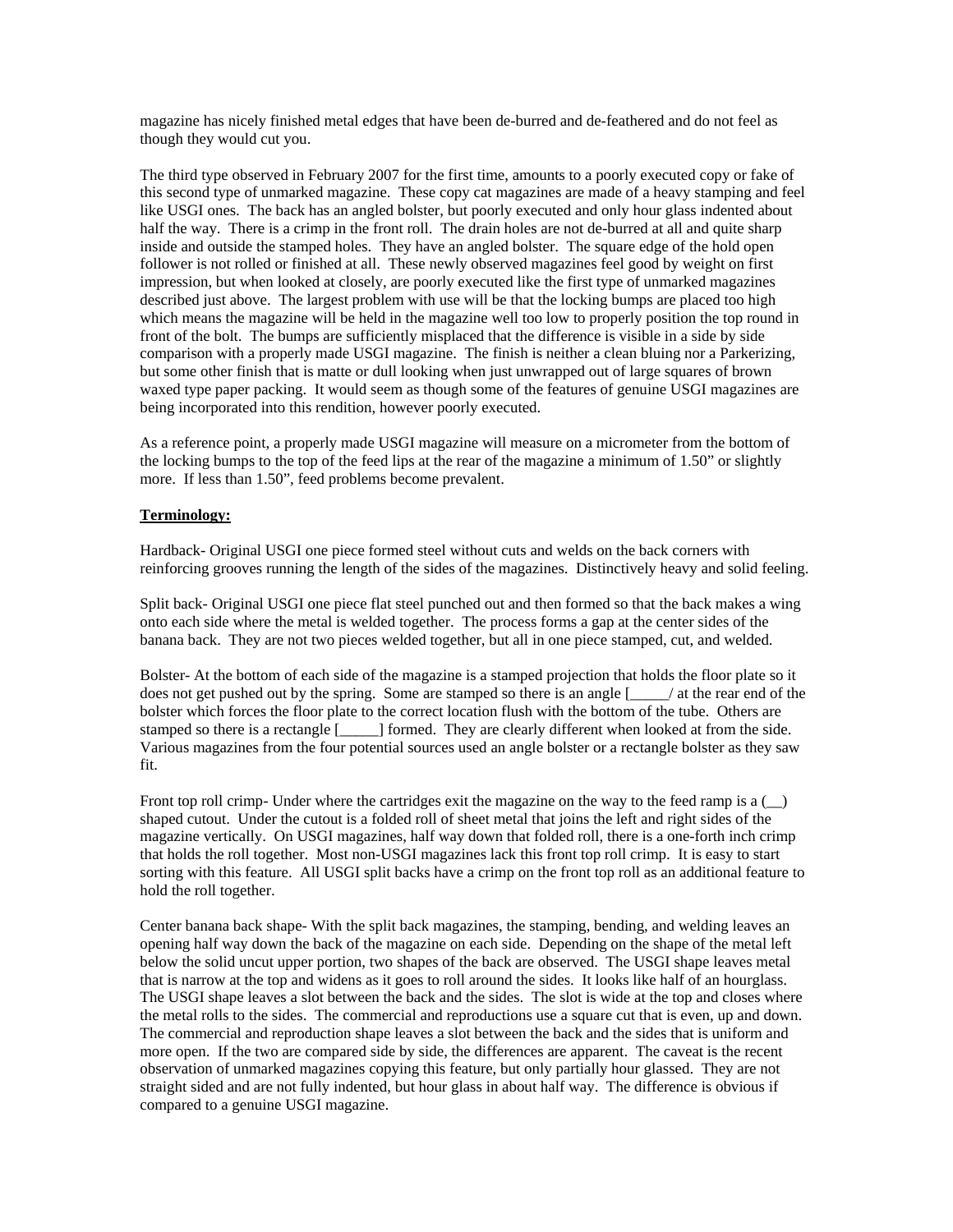#### **Split Back Descriptions:**

**"Markings"** (type) (manufacturer) (bolster) (front top roll crimp) (split back shape)(other comments)

**"SEY"** USGI split back, Seymour Products, rectangle bolster [\_\_\_\_\_\_], has crimp, tapered back

**"SEY"** Fake split back- tinny look and feel, no crimp, straight back, so light feeling the lack of metal mass is apparent. Recently made versions of this magazine have the SEY heavily stamped.

**"A.I. underlined"** USGI split back, Autotyre, rectangle bolster [\_\_\_\_\_\_], has crimp, tapered back (stepped T18 hold open follower smaller at rear than main portion)

**"A.I. underlined"** Fake split back having no front roll crimp, a straight back, and no stepped down hold open follower.

**"A1/M2"** The first 8,000 trial 30 round magazines for testing were made by Autotyre. The follower was stamped flat, then folded and assembled in a wedge cut. The follower was also stepped. That magazine is quite scarce. Genuine A1/M2 magazines have a front roll crimp in the normal USGI location.

**"A1/M2"** Fakes- A number of similarly marked magazines but without a front roll crimp, with a follower having no hold open feature, and appearing to be of lesser quality exist. These are some of the confusing reproductions because the lack of a front roll crimp and lack of a hold open follower makes them non-USGI.

**"Church"** An unusual military magazine from West Germany with unique features. Split back, no front roll crimp, tapered back, square hold open follower, all with an unusual bolster. The bolster is neither rectangular nor tapered. It is comprised of two rounded ends as if a rectangle were rounded off, but the folded under part under the floor plate is not as long as the rounded ends above it. Even more unusual is that the feed lips are not stamped as part of the rear of the magazine and are not welded and reshaped to form a one piece lip with the magazine back. The lips are simply a curve retaining the cartridges. The back is simply the back rising to the normal location. The lips and the back form an open seam curving inward on both sides. The magazines are originally Parkerized in a gray-black color similar to end of WW2-Post War German material. It is a fine thin finish, but dull. The "Church" is comprised of three rows of three squares topped by one square on one square rising from the left row of threes. There is a pointed steeple arising from the topmost single square. The windows in each square, from the bottom row, left to right, to the steeple are:  $\wedge \wedge \wedge \wedge \wedge \wedge \wedge \wedge \wedge$ . The Church has it steeple at the bottom of the magazine. A noted authority believes these to be West German manufactured in the late 1950's.

**"Jay Scott"** A clearly marked commercial magazine sold by a company known for its handgun grip sales. Split back, no front roll crimp, square hold open follower, rectangular bolster. Well known for having dead springs. Stretching them doesn't work as they collapse back rapidly when loaded. The followers are also poorly formed and folded and stick going up and down. They appear to be older commercial magazines simply stamped with the Jay Scott name. Definitely not a USGI magazine. Replacement of the follower and spring make them quite serviceable as the body is made well enough

**"J" and "J underlined"** USGI split back, angled bolster [\_\_\_\_\_\_/, has crimp, tapered back. These magazines are identified as Vietnam era USGI military magazines. The  $J$  and  $J$  magazines were made by Jahn Manufacturing in the time frame of 1966-1967. OKAY Industries purchased Jahn in about 1970. All OKAY Industries magazines supposedly have the OKAY in an oval stamped on them.

**(K)ay** Until recently, this observer has read that OKAY Industries made some M1 Carbine magazines but had never seen one nor seen a complete description of one with the Circled K logo on it. (K) marked magazines have also been referred to in a formed but not finished state which were then finished in Parkerizing by another vendor. Likewise, the observer has no information on this.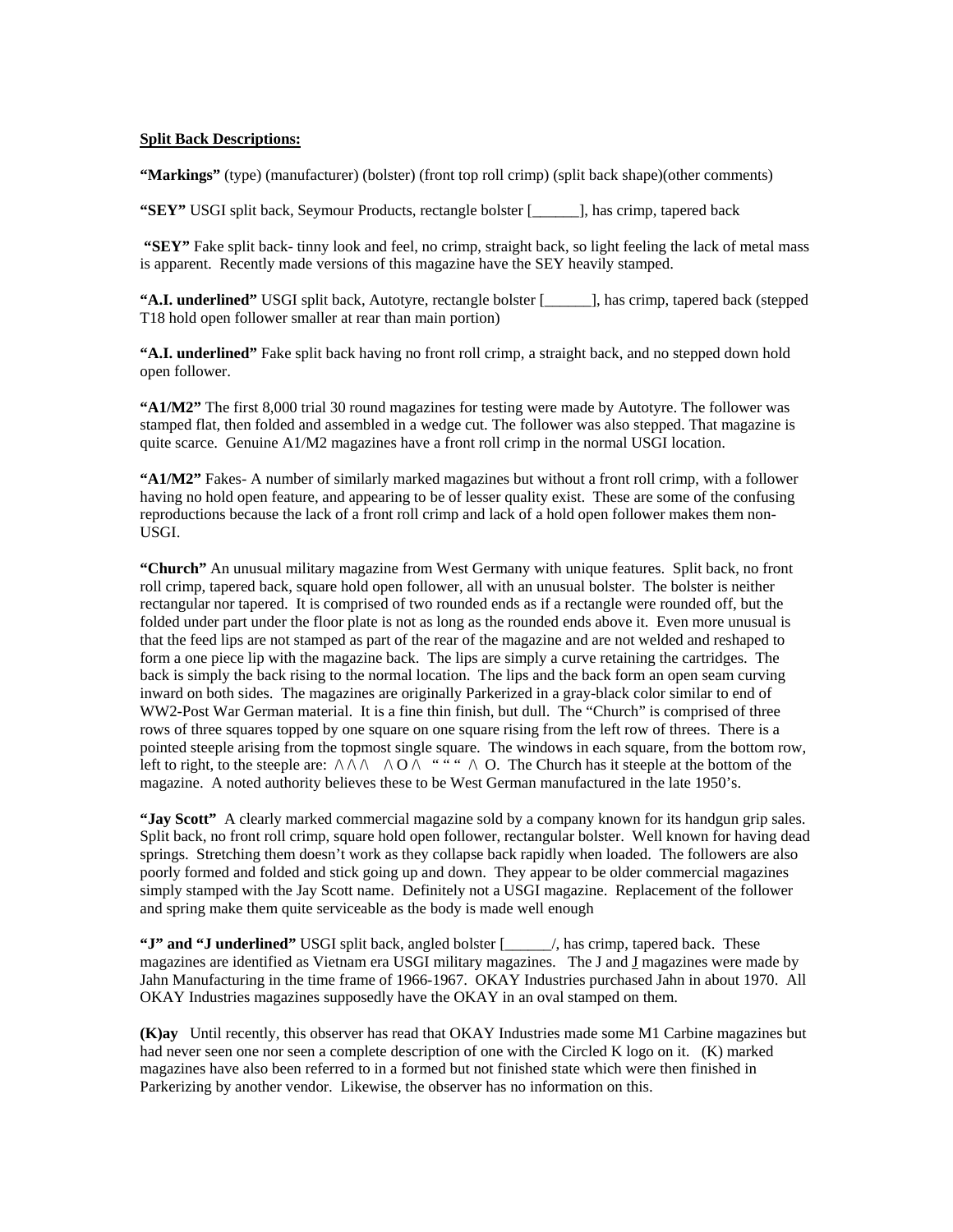As of September 2007, however, the observer has had a chance to examine an **(K)ay** 30 round Carbine magazine. The **K** is circled by an **O** followed by an **ay** with the entire **(K)ay** contained within yet a larger circle. It is a split back, angled bolster [\_\_\_\_\_\_/, has front roll crimp, and has a tapered back. It is made out of a solid feeling steel shell and is generally similar to the J and  $\overline{J}$  magazines. Since OKAY Industries purchased Jahn Manufacturing in about 1970, the construction would logically be similar. The purchase date makes these late Vietnam war era magazines.

**"KY"** Similar to J and J underlined magazines with a rectangular bolster [\_\_\_\_\_\_\_]. One well known expert believes them to be West German military, but otherwise little is known.

**"unmarked"** USGI split back design and quality, believed to be from Vietnam era and just after, angled bolster [Alternative magazines are made exactly like J and J underlined magazines "probably" accounting for the South American re-imports. The observer's best guess is that they were made on the same machinery that made the J and J underlined magazines which didn't necessarily happen in the same era or generation. The mechanical similarity is too close. The observer has compared them manufacturing characteristic for manufacturing characteristic and cannot identify any differences. They actually work well.

**"AYP"** Foreign military split back, FN manufactured for Belgium/Holland, angled bolster [\_\_\_\_\_\_/, no crimp, square cut. The AYP magazines match USGI quality and work perfectly when new. These magazines are heavy, solid feeling, and work like USGI. The "bluing" on perfect examples is a deep blackish blue very evenly and attractively done. A lot of AYP magazines suffered some storage corrosion and are sold as "new" after being reblued. If buying without seeing the product, the purchaser should establish if they are actually new or corroded and then reblued. The reblued ones are obvious because the coloration is slightly to mostly mottled and there are pits or light corrosion blemishes blued over. The insides are still perfect on every one looked at even with outside tube corrosion.

The followers are often plum colored on perfect magazines. As to finish, the AYP look and are far better finished than the actual USGI ones. They are not black oxide or Parkerizing. The ones that got rusty in storage have been dipped in some sort of bluing after the rust or stained bluing was cleaned off. Some of the bluing jobs just turned the rust pits or surface corrosion stain blue again. On other magazines or with other formulas, it made the whole magazine look like it was a mottled blue, black, and maroon like old German bluing jobs gone plumish.

AYP magazines are marked so that the floor plate is up to read the letters. The letters are all the same total height neatly aligned making a visual rectangle about  $3/4$ " from the base. The "A" is an odd font in that the cross bar is way low for an A as an A is usually seen written-printed in the USA. If the A looks like a normal A, an AYP magazine it isn't. The "Y" is an odd font in that the standing leg is long and the two arms are short compared to a normal Y as a Y is usually seen written-printed in the USA. If the Y looks like a normal Y, an AYP magazine it isn't. The "P" is a normal looking P.

AYP magazines have been fake reproduced according so some information and have the letter font wrong.

**"M2"** fake reproduction split back, (manufacturer unknown), rectangle bolster [\_\_\_\_\_\_], no crimp, square cut back

**"unmarked"** fake reproduction split back, (manufacturer unknown), rectangle bolster [\_\_\_\_\_\_], no crimp, square cut back, light and tinny feel, varying colors of blue but rarely bright.

**"unmarked"** fake reproduction split back, (manufacturer unknown), angled bolster [\_\_\_\_\_\_/, heavier steel than other commercial magazines, poorly stamped out, partially tapered back done incorrectly, crimp on front roll, drain holes not de-burred, follower hold open not de-burred at rear, an odd neither bright blued nor Parkerized finish.

**"unmarked"** USGI quality magazines identical to the J and J magazines noted at length above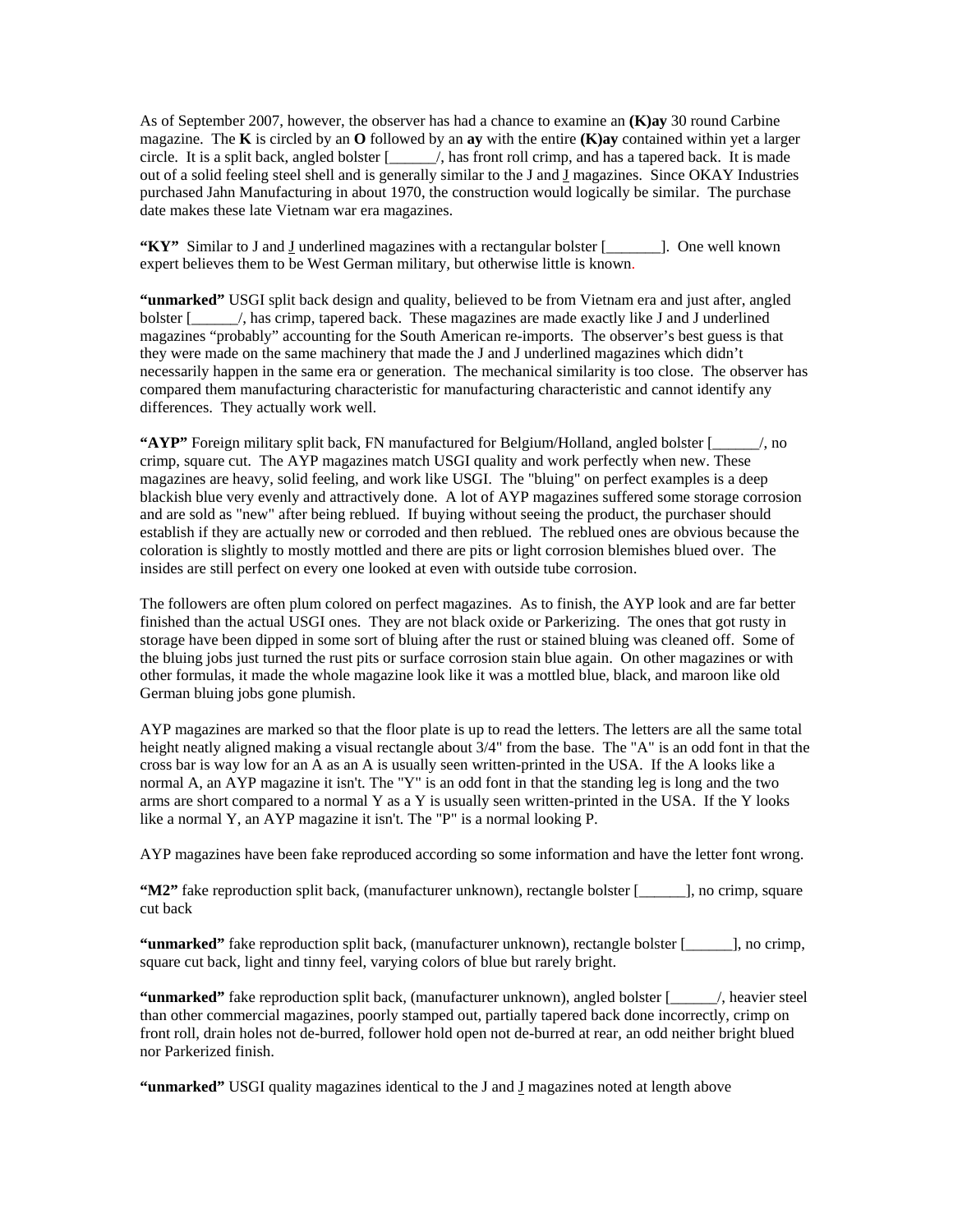**"USA"** magazines are a common commercial magazine usually marked **Made in USA** with no other marks.

**"N.V.S."** marked magazines are Japanese of a fairly high quality. They are split back but with straight cut sides. These magazines are not often seen. "Japan" may be added on the floor plate. Some reference is made to these being German which is very doubtful since most of them have the "Japan" marked floor plates.

**"Japan"** may also be on the floor plate of other Japanese 30 round magazines that are of a fairly high quality but otherwise unmarked. These are distinctly different than the Japanese made 15 round magazines once shipped with Universal carbines which were markedly flimsy and poorly made.

**"IU" Circled**- believed to be a fake.

The split back magazines above are the ones most likely to be seen today for sale.

## **Hard Back Descriptions:**

**"A.I. Underlined"** USGI hard back, Autotyre, angled bolster [\_\_\_\_\_\_/

**"KI over M2"** USGI hard back, (manufacturer?), angled bolster [\_\_\_\_\_\_/, (Note: this is properly KI like Indian, not 1 like one.) In the past, some knowledgeable collectors have believed that if it says K1 (one) over M2 it is probably not genuine. Since this article was first posted, a number of other knowledgeable collectors have made public descriptions and pictures of hardback 30 round magazines appearing to be identical to the KI (Indian) over M2 magazines except that the I is different. Three such magazines have been observed with the upper right half of the top I bar missing making the I look like a 1. Another such seemingly identical magazine has been observed with the entire left and right halves of the top I bar missing making it look like a one with nothing at the top or a small "L" in New Times Roman font. This observer's impression of photographs and the impression of one knowledgeable collector who has one of each of these variations is that the stamping die was damaged. The resulting I became a funny looking one. The funny looking one became a one with no top additions when the second piece of the die departed the stem. This might explain these variations combined with the belief that the hardback series of Carbine magazines have not been faked, even in the old days of the 1960's.

The most common characteristic of the I(Indian) or the 1(one) is that the left bottom of the I bar is longer than the right bottom of the I bar. The top left of the I bar is the same as the bottom left of the I bar in that both are longer than the bottom right of the I bar. Photos of some of these magazines appear to have neither side of the top I bar actually present but what remains is not a 1(one) correctly either. At least one of the magazines has the top left of the I bar present, but it is the deepest clearest smoothest part of the entire stamping almost appearing as if it were added later.

Definitive conclusions are hard to make about these KI/M2 magazines. The best suggestion would be to evaluate these magazines on the basis of characteristics other than the stamped letters/numbers.

**"SEY"** USGI hard back, Seymour Products, angled bolster [\_\_\_\_\_\_/

**"AI over M2"** probably fake reproductions if they exist at all. No one is known to have faked hardbacks yet.

A beginner is unlikely to run into a great selection of hard backs.

### **Side Note About USGI 15 Round Magazines:**

The emphasis of this article is USGI 30 round Carbine magazines and how to avoid the poor quality reproduction, commercial, or fake 30 round magazines plagued with un-reliability. Hopefully that purpose is served by the foregoing. There were other Carbine magazines before the 30 round ones were developed.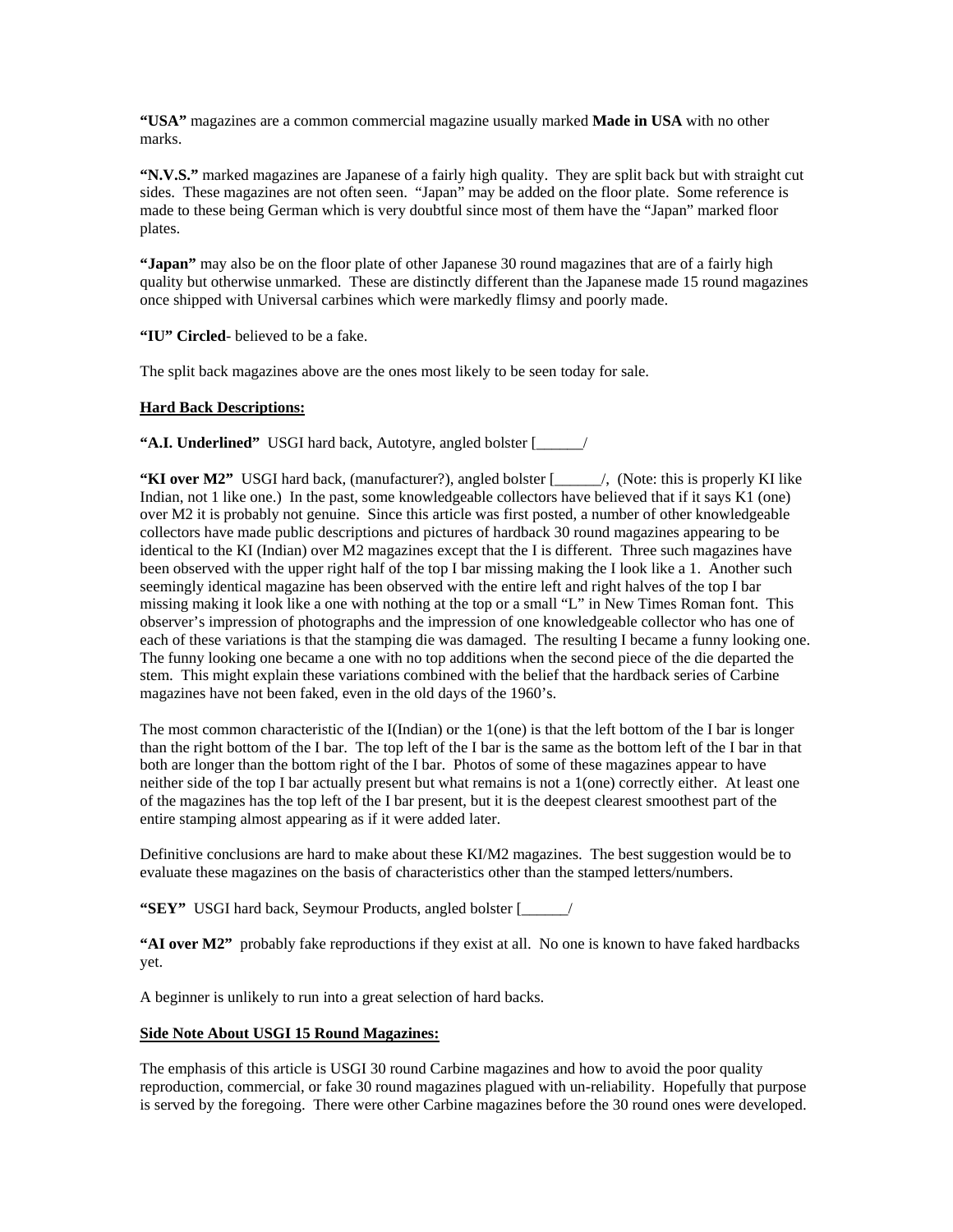The standard issue World War II magazine was a USGI contractor made 15 round magazine with a short straight box. They were well made and very dependable. USGI 15 round magazines are not rare. All USGI 15 round magazines were blued when originally made. A Parkerized finish is a refinish either by the military or by others. Poor thick granular Parkerizing will impede function especially if used to conceal corrosion. Each contractor made magazine was marked on the lower rear with their unique production code. There are web sites devoted to the identification of these manufacturers with as many as perhaps 50 different codes possible.

During World War II, government contractors manufactured approximately 2 million Carbines beyond then current needs that were never issued during the war from a total production of about 6 million. This would include some of the 1944 production and virtually all of the 1945 production. The 1942, 1943, and part of 1944 production was adequate for the military's needs. Keep in mind that this is a gross generalization and vastly rounded numbers just for making a point. The un-issued Carbines were matched by a correspondingly enormous number of un-issued 15 round magazines. Sufficient 15 round magazines were made by war time contractors in the early 1940's that they are still found by the case full and sold at gun shows new in the wrappers in 2007. They are admittedly less common than they used to be.

After World War II, the issued Carbines were repaired, refinished, and reissued. 15 round magazines were Parkerized where salvageable. USGI 15 round magazine production during the war was sufficient to meet post war needs especially considering the emphasis later placed on the M2 fully automatic Carbine and its 30 round magazines. After World War II, 5 million of the 6 million Carbines made were given away to allies of the United States. About 700,000 had been lost due to combat operations during the war. About 200,000 were sold by the DCM in the early 1960's. Few remained in the service of the United States after the Vietnam era. During the Vietnam War era, new USGI 30 round J and J marked magazines were made as needed in the 1967 time frame. Manufacture of USGI contractor made 15 round magazines was not resumed.

Genuine World War II era 15 round USGI Carbine magazines are sufficiently common that they are not being outright faked at this time (to the observer's knowledge). These contractor marked originals should be considered highly desirable because they work so well. Because of that same quality, new in the wrap, new but unwrapped, and near new to excellent 15 round USGI magazines have increased in price two or three fold in the last several months.

There was a very limited amount of commercial production of 15 round magazines in the 1960's most commonly associated with the group of trade names including Universal and Iver Johnson. What 15 round magazines the company that held those trade names including Plainfield manufactured or imported was inconsequential compared to the remaining USGI World War II marked magazines existing at the time. The newly made 15 round magazines tended to be of a lower than military quality. This lower quality was similar to the lower quality 30 round magazines being made commercially at the time. It is not know if these 15 round magazines were commercially produced in the United States or imported from Japan or other Carbine using countries. Some were marked Japan.

There are currently several commercial producers of 10, 15, 20, and 30 round magazines. Purchasers would be well advised to read the online web site "feedback" comments listed by vendors of these magazines and make sure there is a satisfactory "fit and function" guarantee before selecting any of them for purchase. Very few purchasers of these commercial magazines seem happy.

### **Conclusion:**

As to both split backs and hard backs, real USGI 30 rounders have almost disappeared. Many that remain are being sold at collector prices rather than shooter prices. The purchaser should be careful in deciding what magazine is the most useful to them in getting a new Carbine up and running.

The observer has recently seen otherwise experienced shooters randomly buying very poor quality 30 round magazines expecting them to function in M1 Carbines. Many of these purchasers will be